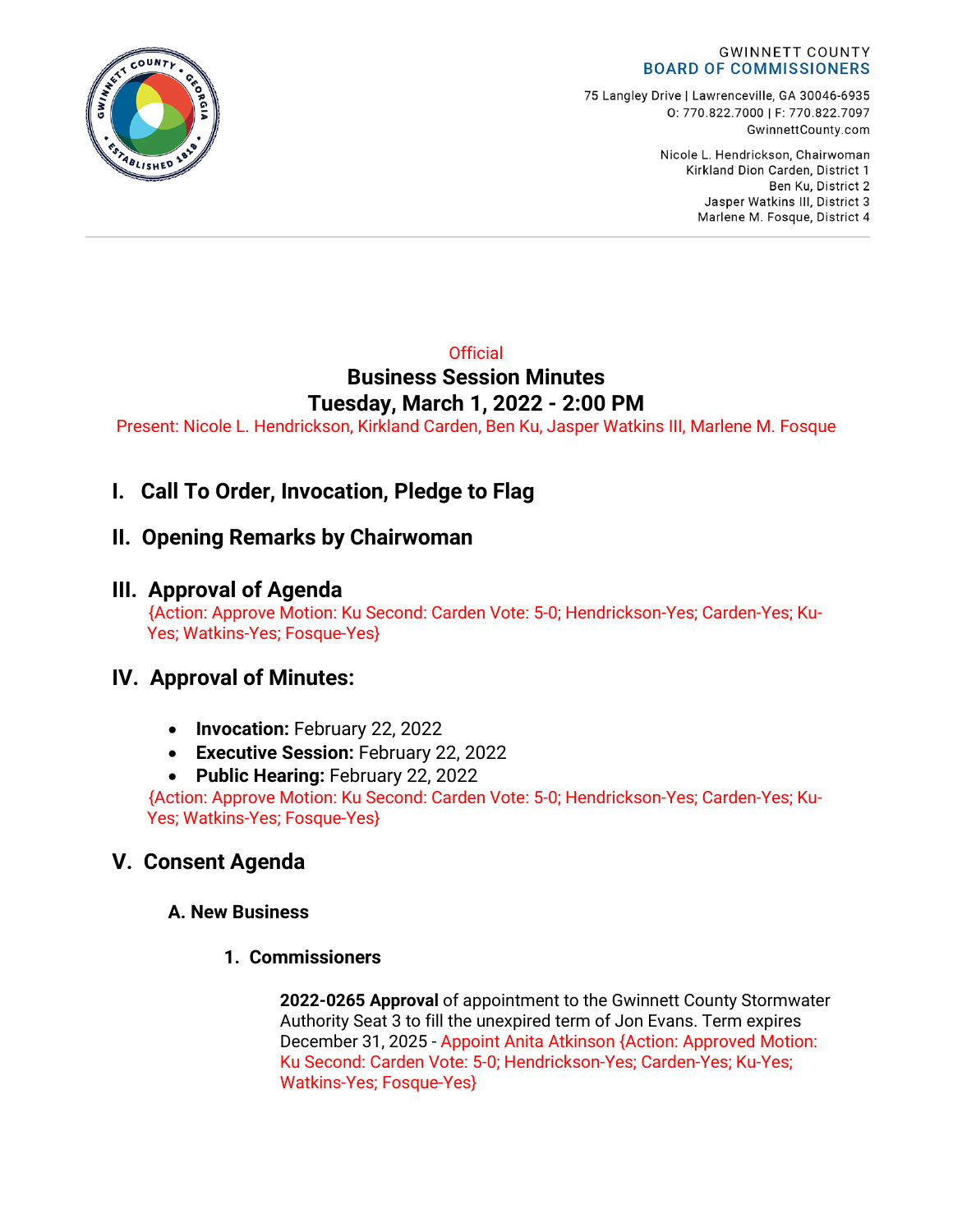## **V. Consent Agenda**

#### **A. New Business**

#### **2. Multiple Departments**

**2022-0177 Award BL116-21**, purchase of janitorial supplies on a sixmonth contract (March 2, 2022 through September 1, 2022), Departments of Community Services, Fire and Emergency Services, Sheriff, Support Services, Transportation, and Water Resources, per attached bid tabulation, base bid \$206,103.30. (Staff Recommendation: Award) {Action: Approved Motion: Ku Second: Carden Vote: 5-0; Hendrickson-Yes; Carden-Yes; Ku-Yes; Watkins-Yes; Fosque-Yes}

**2022-0224 Award BL005-22**, provision of inspection and testing of fire sprinkler systems on an annual contract (March 20, 2022 through March 19, 2023), Departments of Sheriff, Support Services and Water Resources, to Alliance Fire Protection Services, Inc., base bid \$183,312.50. (Staff Recommendation: Award) {Action: Approved Motion: Ku Second: Carden Vote: 5-0; Hendrickson-Yes; Carden-Yes; Ku-Yes; Watkins-Yes; Fosque-Yes}

**2022-0220 Approval** to renew BL017-20, installation, inspection, maintenance, and repair of doors and windows on an annual contract (April 19, 2022 through April 18, 2023), Departments of Fire and Emergency Services, Support Services and Water Resources, with Top Notch Dock & Door, LLC, base bid \$254,247.00. (Staff Recommendation: Approval) {Action: Approved Motion: Ku Second: Carden Vote: 5-0; Hendrickson-Yes; Carden-Yes; Ku-Yes; Watkins-Yes; Fosque-Yes}

**2022-0233 Approval** to renew BL031-18, epoxy floor replacement on an annual contract (April 16, 2022 through April 15, 2023), Departments of Community Services and Fire and Emergency Services, with Concierge Business Solutions, Inc., dba Concrete Design and Repair, base bid \$217,500.00. (Staff Recommendation: Approval) {Action: Approved Motion: Ku Second: Carden Vote: 5-0; Hendrickson-Yes; Carden-Yes; Ku-Yes; Watkins-Yes; Fosque-Yes}

**2022-0244 Award BL101-21**, provision of vote by mail ballot processing services on an annual contract (March 2, 2022 through March 1, 2023), to Fort Orange Press, Inc., base bid \$1,002,500.00. (Staff Recommendation: Award) {Action: Approved Motion: Ku Second: Carden Vote: 5-0; Hendrickson-Yes; Carden-Yes; Ku-Yes; Watkins-Yes; Fosque-Yes}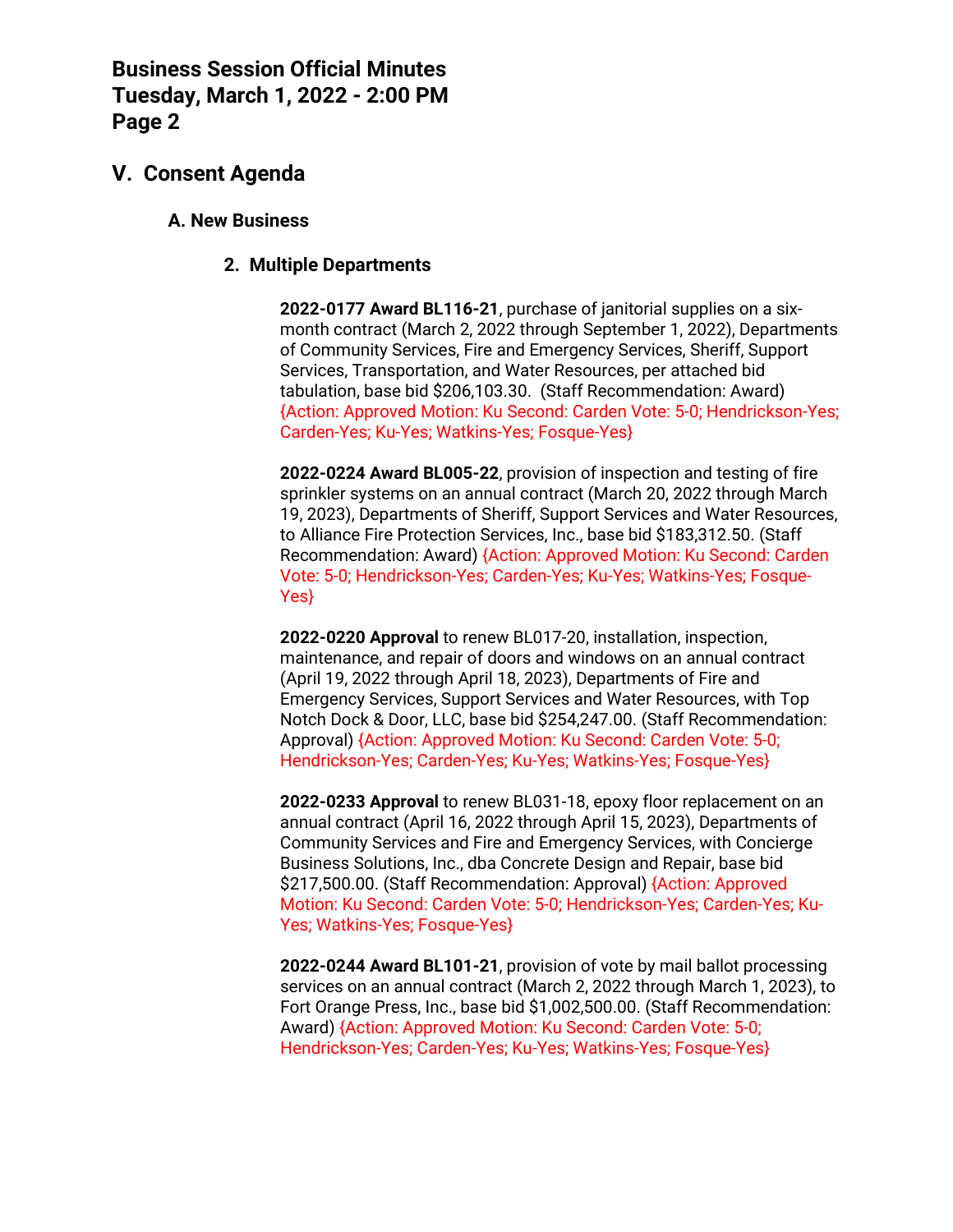## **V. Consent Agenda**

### **A. New Business**

### **3. Community Services/Tina Fleming**

**2022-0238 Approval** to renew RP007-19, demand professional services for parks and recreation on an annual contract (May 21, 2022 through May 20, 2023), with Breedlove Land Planning, Inc.; CHA Consulting, Inc.; Clark Patterson Engineers, Surveyor and Architects, P.C.; Foresite Group, LLC; Kimley-Horn and Associates, Inc.; Lose & Associates, Inc. dba Lose Design; Pond & Company, Inc.; and the Collaborative, Inc., base amount \$1,490,000.00 (negotiated cost savings of approximately \$16,050.00). This contract is funded 65% by the 2017 SPLOST Program. (Staff Recommendation: Approval) {Action: Approved Motion: Ku Second: Carden Vote: 5-0; Hendrickson-Yes; Carden-Yes; Ku-Yes; Watkins-Yes; Fosque-Yes}

### **4. Financial Services/Buffy Alexzulian**

**2022-0221 Approval** of tax digest corrections, including changes to the digest, additions, deletions, and errors discovered during the billing and collection process of the Tax Assessors and Tax Commissioner's Office. Adjustments amount to an increase of assessed value in the amount of \$30,654,630.00, a decrease in assessed value of \$3,295,280.00 for a net increase of \$27,359,350.00 for tax years 2014 through 2021. (Staff Recommendation: Approval) (Board of Assessors Approved on February 2, 2022, Vote 5-0) {Action: Approved Motion: Ku Second: Carden Vote: 5-0; Hendrickson-Yes; Carden-Yes; Ku-Yes; Watkins-Yes; Fosque-Yes}

**2022-0258 Approval/authorization** for the Chairwoman to execute a Resolution at the request of the Gwinnett County Board of Education agreeing to and acknowledging the requirement for a levy of an annual school property tax to provide funds for the repayment of principal and interest on the Gwinnett County School District General Obligation Sales Tax Bonds, Series 2022A and Series 2022B. Subject to approval as to form by the Law Department. {Action: Approved Motion: Ku Second: Carden Vote: 5-0; Hendrickson-Yes; Carden-Yes; Ku-Yes; Watkins-Yes; Fosque-Yes}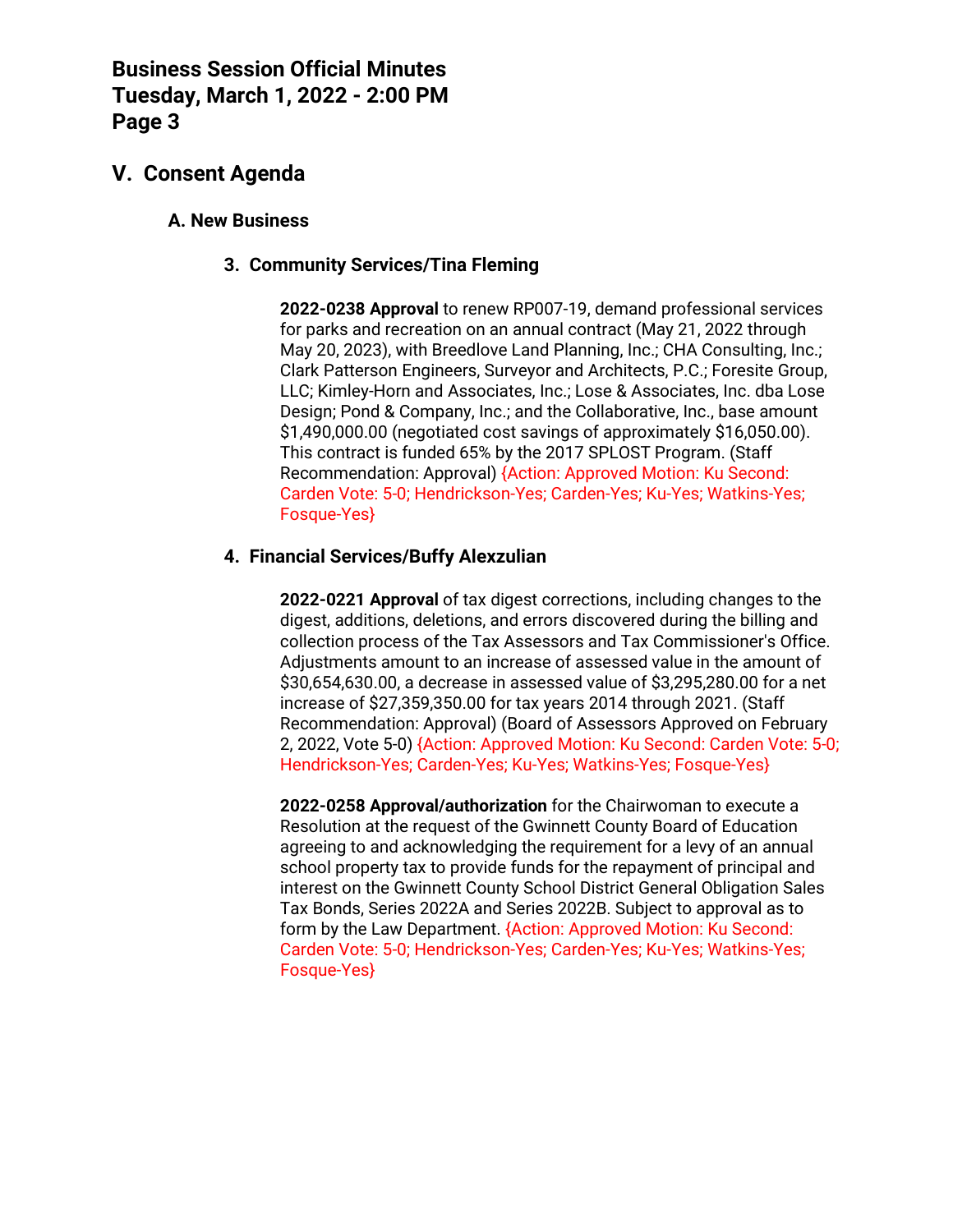## **V. Consent Agenda**

### **A. New Business**

### **5. Fire Services/Russell S. Knick**

**2022-0223 Approval** to renew BL108-19, purchase of medical supplies on an annual contract (April 22, 2022 through April 21, 2023), with Bound Tree Medical, LLC; Guardian EMS Products; Henry Schein, Inc.; Life-Assist, Inc.; Medline Industries, Inc.; Nashville Medical & EMS Products, Inc.; Quadmed, Inc.; and SZY Holdings, LLC dba Ever Ready First Aid, Inc., base bid \$225,000.00 (negotiated cost savings of approximately \$4,690.00). (Staff Recommendation: Approval) {Action: Approved Motion: Ku Second: Carden Vote: 5-0; Hendrickson-Yes; Carden-Yes; Ku-Yes; Watkins-Yes; Fosque-Yes}

#### **6. Information Technology Services/Dorothy Parks**

**2022-0236 Approval** to renew OS128, countywide wireless voice and data services on an annual contract (April 1, 2022 through March 31, 2023), with AT&T Mobility and Verizon Wireless, using a competitively procured State of Georgia contract, base amount \$2,507,224.00. (Staff Recommendation: Approval) {Action: Approved Motion: Ku Second: Carden Vote: 5-0; Hendrickson-Yes; Carden-Yes; Ku-Yes; Watkins-Yes; Fosque-Yes}

**2022-0235 Ratification** of the emergency purchase of Tenable.io Vulnerability Management subscription, with CDW Government, LLC, \$149,374.00. (Staff Recommendation: Ratification) {Action: Approved Motion: Ku Second: Carden Vote: 5-0; Hendrickson-Yes; Carden-Yes; Ku-Yes; Watkins-Yes; Fosque-Yes}

### **7. Law Department/Michael P. Ludwiczak**

**2022-0215 Approval/authorization** for Declaration of Taking Condemnation proceedings for the property of Venus USA, LLC, and First National Community Bank s/b/m to Heritage First Bank, consisting of 25,373.12 square feet of fee simple right of way, Tax Parcel No. R7152 003, 274 Old Peachtree Road, amount \$407,400.00. Subject to approval as to form by the Law Department. This project is funded by the 2014 SPLOST program. {Action: Approved Motion: Ku Second: Carden Vote: 5-0; Hendrickson-Yes; Carden-Yes; Ku-Yes; Watkins-Yes; Fosque-Yes}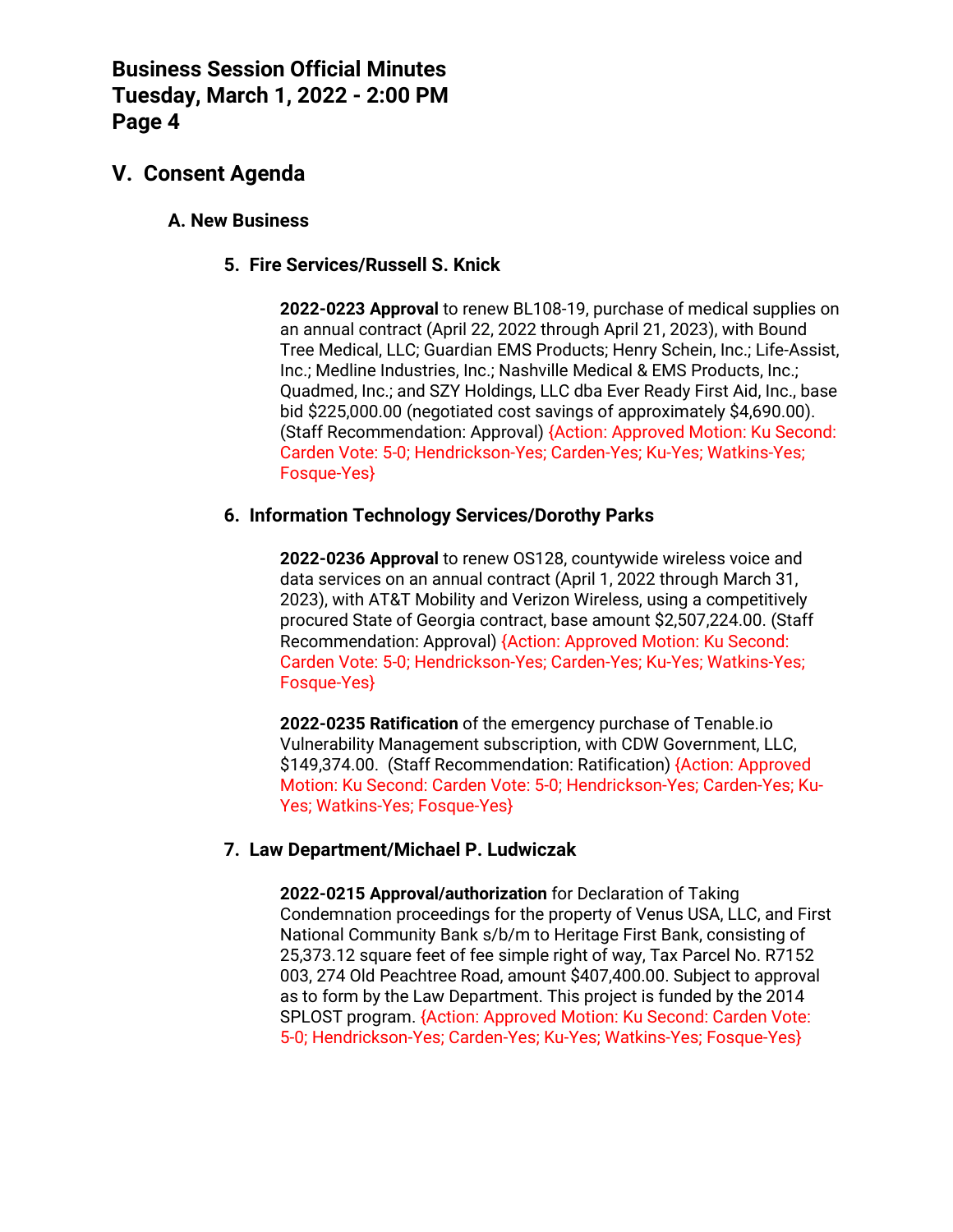## **V. Consent Agenda**

### **A. New Business**

### **7. Law Department/Michael P. Ludwiczak**

**2022-0250 Approval/authorization** for Declaration of Taking Condemnation proceedings for the property of Genevieve Breedlove and Edward R. Breedlove consisting of 24,226.00 square feet of permanent utility easement and 28,558.00 square feet of 24-month temporary construction easements, Tax Parcel No. R7289 002A, 521 Level Creek Road, amount \$54,700.00. Subject to approval as to form by the Law Department. This project is funded by the 2020 Water and Sewer Bond. {Action: Approved Motion: Ku Second: Carden Vote: 5-0; Hendrickson-Yes; Carden-Yes; Ku-Yes; Watkins-Yes; Fosque-Yes}

### **8. Support Services/Angelia Parham**

**2022-0234 Award RP040-21**, construction manager (CM) at risk for the construction of Gwinnett County Records Management and Emergency Management Storage Facility, to Hogan Construction Group, LLC, amount not to exceed \$6,000,000.00, inclusive of the construction services budget, \$15,000.00 for preconstruction services, \$193,342.00 for general conditions, and a 2.25% mark-up fee for profit. Authorization for the delegation of authority to the County Administrator to approve guaranteed maximum price (GMP) authorizations and associated change orders. Contract to follow award. Subject to approval as to form by the Law Department. (Staff Recommendation: Award) {Action: Approved Motion: Ku Second: Carden Vote: 5-0; Hendrickson-Yes; Carden-Yes; Ku-Yes; Watkins-Yes; Fosque-Yes}

### **9. Transportation/Lewis Cooksey**

**2022-0104 Approval** of Change Order No. 2 for RP024-14 Norcross to Lilburn Multi-Use Trail, with Pond & Company increasing the contract by \$65,293.47. The contract amount is adjusted from \$670,789.00 to \$736,082.47. Subject to approval as to form by the Law Department. This project is funded by various grants and the 2017 SPLOST Program. (Staff Recommendation: Approval) {Action: Approved Motion: Ku Second: Carden Vote: 5-0; Hendrickson-Yes; Carden-Yes; Ku-Yes; Watkins-Yes; Fosque-Yes}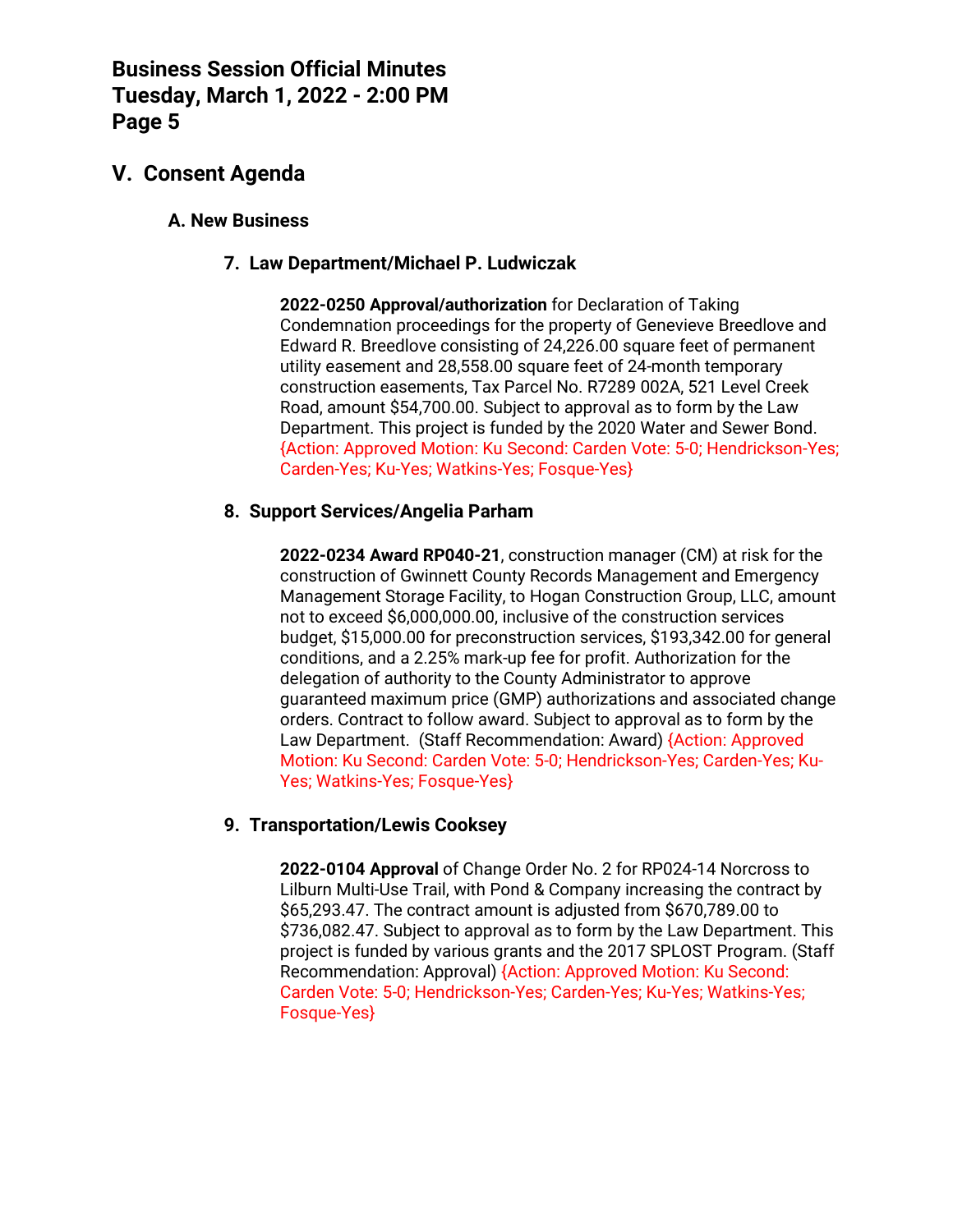## **V. Consent Agenda**

### **A. New Business**

### **9. Transportation/Lewis Cooksey**

**2022-0172 Approval** of incorporation of Norris Lake Road into the Gwinnett County Speed Hump Program. Total estimated cost is \$19,941.90. This project is funded by the 2017 SPLOST Program. Subject to the approval as to form by the Law Department. (Staff Recommendation: Approval) {Action: Approved Motion: Ku Second: Carden Vote: 5-0; Hendrickson-Yes; Carden-Yes; Ku-Yes; Watkins-Yes; Fosque-Yes}

**2022-0217 Approval** of incorporation of Webb Meadows Drive into the Gwinnett County Speed Hump Program. Total estimated cost is \$13,184.68. This project is funded by the 2017 SPLOST Program. Subject to the approval as to form by the Law Department. (Staff Recommendation: Approval) {Action: Approved Motion: Ku Second: Carden Vote: 5-0; Hendrickson-Yes; Carden-Yes; Ku-Yes; Watkins-Yes; Fosque-Yes}

**2022-0219 Approval** of incorporation of Joseph Eli Drive into the Gwinnett County Speed Hump Program. Total estimated cost is \$16,453.37. This project is funded by the 2017 SPLOST Program. Subject to approval as to form by the Law Department. (Staff Recommendation: Approval) {Action: Approved Motion: Ku Second: Carden Vote: 5-0; Hendrickson-Yes; Carden-Yes; Ku-Yes; Watkins-Yes; Fosque-Yes}

**2022-0222 Approval** of incorporation of Janmar Road (Innsfail Drive to Jay Court) into the Gwinnett County Speed Hump Program. Total estimated cost is \$19,941.90. This project is funded by the 2017 SPLOST Program. Subject to approval as to form by the Law Department. (Staff Recommendation: Approval) {Action: Approved Motion: Ku Second: Carden Vote: 5-0; Hendrickson-Yes; Carden-Yes; Ku-Yes; Watkins-Yes; Fosque-Yes}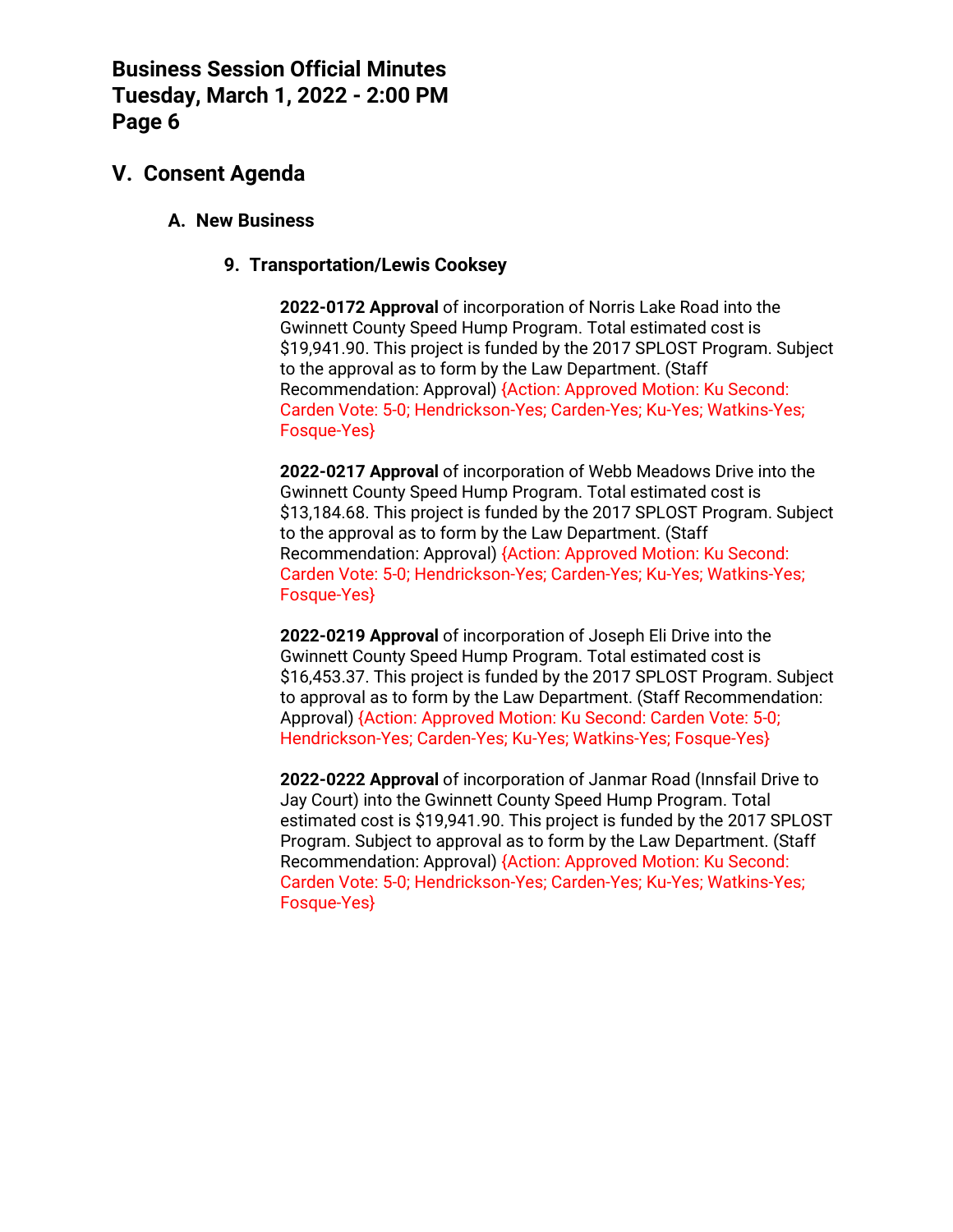## **V. Consent Agenda**

### **A. New Business**

### **9. Transportation/Lewis Cooksey**

**2022-0239 Approval** for the Chairwoman to execute Change Order No. 1 with the City of Lilburn regarding the 2014 City-managed SPLOST project. This change order increases the County's contribution to the 2014 Citymanaged SPLOST Project from \$799,800.00 to \$856,800.00 and will decrease the County's contribution to the 2014 County-managed Project by \$57,000.00. The City of Lilburn will contribute an additional \$13,370.22 to the City-managed project. There will be no change to the County's overall financial obligation. Subject to approval as to form by the Law Department. (Staff Recommendation: Approval) {Action: Approved Motion: Ku Second: Carden Vote: 5-0; Hendrickson-Yes; Carden-Yes; Ku-Yes; Watkins-Yes; Fosque-Yes}

**2022-0240 Approval** for the Chairwoman to execute Change Order No. 1 with the City of Lilburn regarding the 2014 County-managed SPLOST project. This change order decreases the County's contribution to the 2014 County-managed SPLOST project from \$757,000.00 to \$700,000.00 and will decrease City revenue and appropriations by \$13,370.22. An associated change order will increase the County's contribution to the 2014 City-managed project by \$57,000.00. There will be no change to the County's overall financial obligation. Subject to approval as to form by the Law Department. (Staff Recommendation: Approval) {Action: Approved Motion: Ku Second: Carden Vote: 5-0; Hendrickson-Yes; Carden-Yes; Ku-Yes; Watkins-Yes; Fosque-Yes}

**2022-0241 Approval** for the Chairwoman to execute Change Order No. 2 with the City of Lilburn regarding the 2017 SPLOST City-managed project. This change order increases the County's contribution to the 2017 SPLOST City-managed project from \$749,250.00 to \$791,249.27. An associated change order will decrease the County's contribution to the 2017 SPLOST County-managed project by \$41,999.27. The City of Lilburn will contribute an additional \$9,851.68 to the City-managed project. There will be no change to the County's overall financial obligation. Subject to approval as to form by the Law Department. (Staff Recommendation: Approval) {Action: Approved Motion: Ku Second: Carden Vote: 5-0; Hendrickson-Yes; Carden-Yes; Ku-Yes; Watkins-Yes; Fosque-Yes}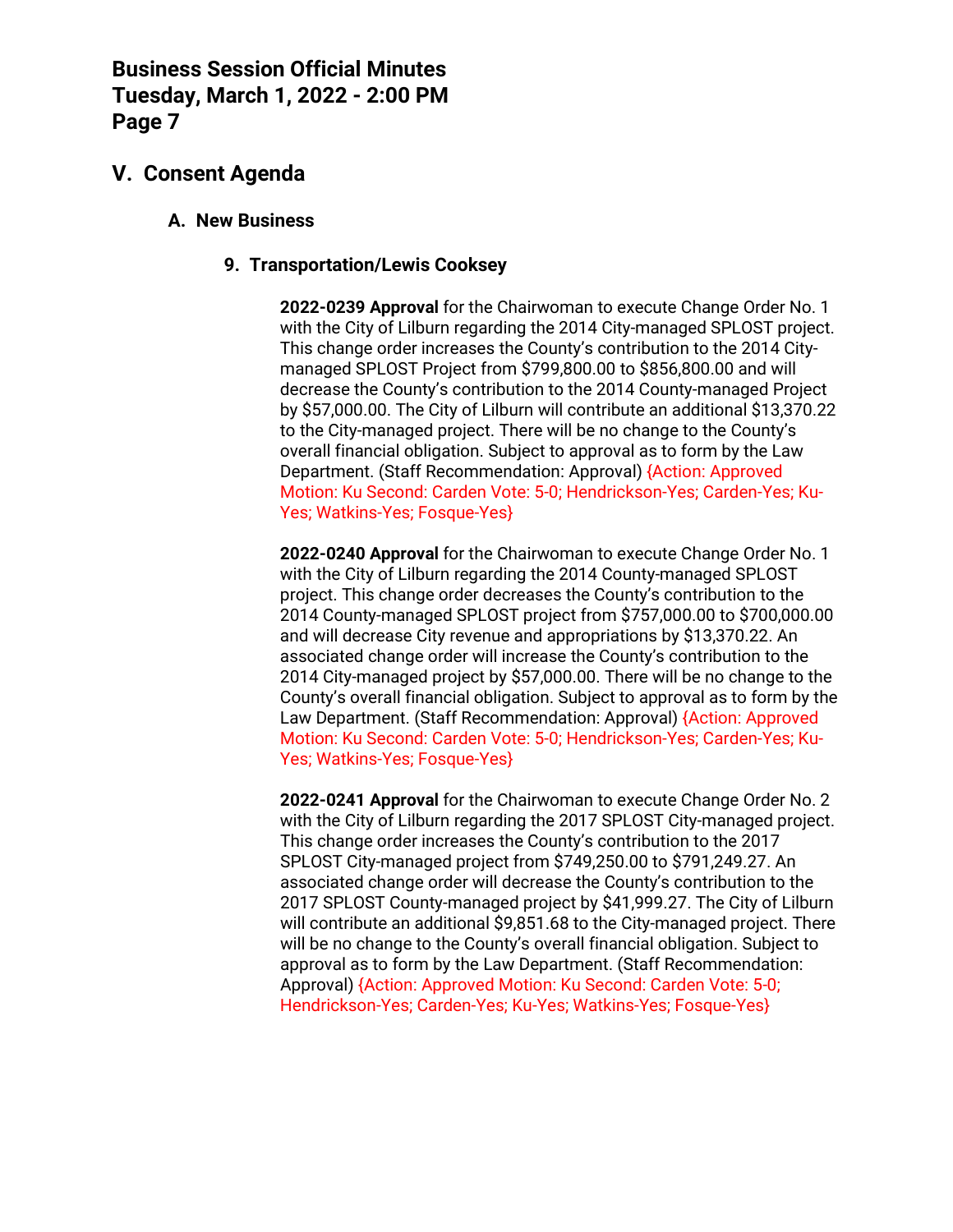## **V. Consent Agenda**

### **A. New Business**

### **9. Transportation/Lewis Cooksey**

**2022-0242 Approval** for the Chairwoman to execute Change Order No. 2 with the City of Lilburn regarding the 2017 SPLOST County-managed project. This change order decreases the County's contribution to the 2017 SPLOST County-managed project from \$650,750.00 to \$608,750.73 and will decrease City revenue and appropriations by \$9,851.68. An associated change order will increase the County's contribution to the 2017 SPLOST City-managed project by \$41,999.27. There will be no change to the County's overall financial obligation. Subject to approval as to form by the Law Department. (Staff Recommendation: Approval) {Action: Approved Motion: Ku Second: Carden Vote: 5-0; Hendrickson-Yes; Carden-Yes; Ku-Yes; Watkins-Yes; Fosque-Yes}

**2022-0246 Approval** of incorporation of Ashford Manor subdivision into the Gwinnett County Streetlighting Program. The estimated installation cost is \$1,870.00 and the estimated annual revenue and operating cost is \$612.00 for the addition of these streetlights. The installation of these streetlights is funded by the 2017 Special Purpose Local Option Sales Tax (SPLOST) Program. Subject to the approval as to form by the Law Department. (Staff Recommendation: Approval) {Action: Approved Motion: Ku Second: Carden Vote: 5-0; Hendrickson-Yes; Carden-Yes; Ku-Yes; Watkins-Yes; Fosque-Yes}

#### **10. Water Resources/Tyler Richards**

**2022-0237 Award BL002-22**, emergency repair services for water and sewer mains on an annual contract (March 3, 2022 through March 2, 2023), to JDS, Inc., base bid \$450,000.00 (this represents a 5% decrease from the previous contract). Contract to follow award. Subject to approval as to form by the Law Department. (Staff Recommendation: Award) {Action: Approved Motion: Ku Second: Carden Vote: 5-0; Hendrickson-Yes; Carden-Yes; Ku-Yes; Watkins-Yes; Fosque-Yes}

**2022-0216 Approval** to renew BL015-20, utility easement maintenance program on an annual contract (May 19, 2022 through May 18, 2023), with Premier Tree & Shrub Care, LLC, base bid \$1,500,000.00. (Staff Recommendation: Approval) (Water and Sewerage Authority Approved on February 07, 2022, Vote 5-0.) {Action: Approved Motion: Ku Second: Carden Vote: 5-0; Hendrickson-Yes; Carden-Yes; Ku-Yes; Watkins-Yes; Fosque-Yes}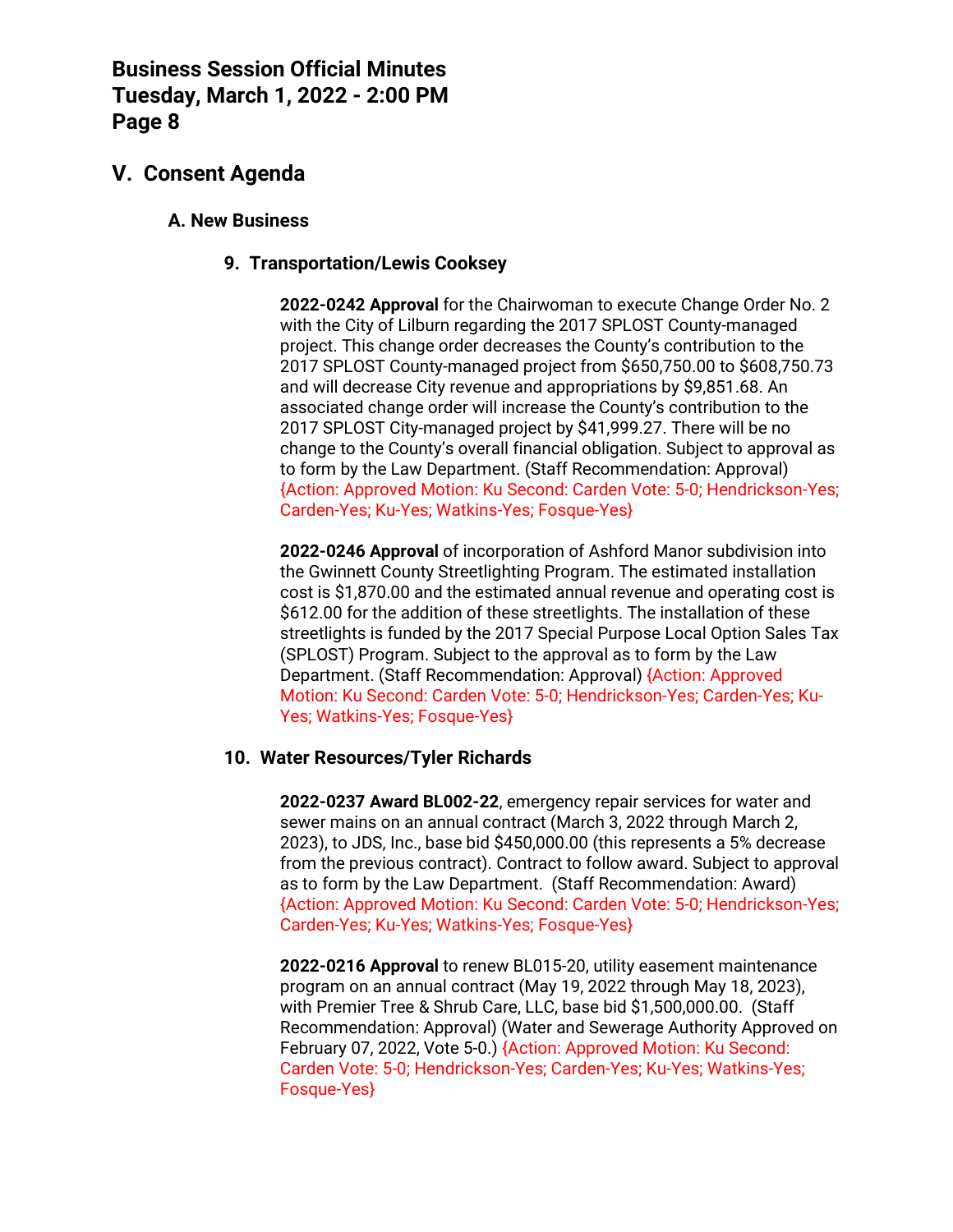## **VI. Old Business**

### **1. Commissioners**

**2021-1654** (Formerly GCID 20211528) **Approval** of appointment to the Gwinnett County Stormwater Authority Seat 1. Term expires December 31, 2025. Incumbent Rich Edinger - Appoint Rich Edinger {Action: Approved Motion: Ku Second: Watkins Vote: 5-0; Hendrickson-Yes; Carden-Yes; Ku-Yes; Watkins-Yes; Fosque-Yes}

### **2. Law Department/Michael P. Ludwiczak**

**2022-0189 Approval/authorization** to amend Chapter 6 of the Code of Ordinances of Gwinnett County, entitled Alcoholic Beverages, by adding new Sections 6-73 and 6-129 and by repealing Sections 6-4 and 6-125 and replacing them with new Sections 6-4 and 6-125. Subject to approval as to form by the Law Department. {Action: Approved Motion: Hendrickson Second: Watkins Vote: 5-0; Hendrickson-Yes; Carden-Yes; Ku-Yes; Watkins-Yes; Fosque-Yes}

### **3. Water Resources/Tyler Richards**

**2022-0207 Award BL131-21**, purchase of phosphate corrosion inhibitor and liquid magnesium hydroxide on an annual contract (March 1, 2022 through December 3, 2022), to Carus, LLC and Garrison Minerals, LLC, base bid \$3,569,560.00. (Staff Recommendation: Award) (Water and Sewerage Authority Approved on February 7, 2022, Vote 5-0.) {Action: Approved Motion: Hendrickson Second: Ku Vote: 5-0; Hendrickson-Yes; Carden-Yes; Ku-Yes; Watkins-Yes; Fosque-Yes}

### **VII. New Business**

### **1. Water Resources/Tyler Richards**

**2022-0214 Award BL003-22**, Level Creek interceptor upgrades project, to Reynolds Construction of Georgia, LLC, amount not to exceed \$3,493,396.00. Contract to follow award. Subject to approval as to form by the Law Department. (Staff Recommendation: Award) (Water and Sewerage Authority Approved on February 7, 2022, Vote 5-0.) {Action: Approved Motion: Watkins Second: Carden Vote: 5-0; Hendrickson-Yes; Carden-Yes; Ku-Yes; Watkins-Yes; Fosque-Yes}